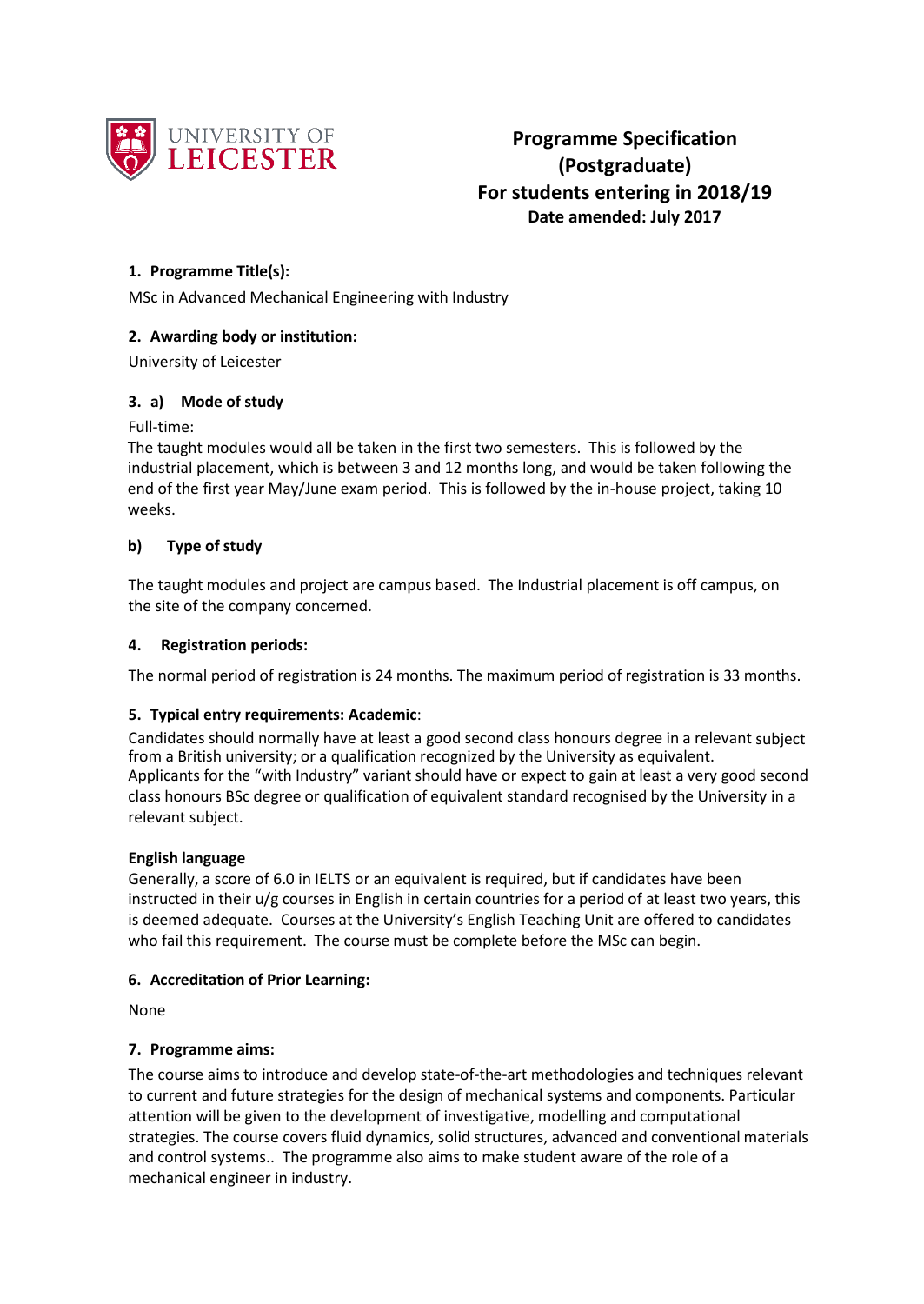Students should be able to:

• Demonstrate specific knowledge and understanding of advanced topics in Mechanical Engineering and to be able to apply this knowledge in the design and simulation of real-world systems;

• Describe their role in their company and the company's role in relation to customers and the industrial sector in which it sits;

• Continue to develop their professional engineering education through CPD programmes of related areas;

• Work effectively as part of both multi- and single-disciplinary teams;

• Demonstrate clear communication skills and be competent users of IT communication techniques (e.g. oral presentation and report writing);

• Pursue research (MSc graduates only);

#### **8. Reference points used to inform the programme specification:**

- [The Frameworks for Higher Education Qualifications of UK Degree-Awarding Bodies](http://www.qaa.ac.uk/publications/information-and-guidance/publication?PubID=2843)  [\(Qualifications Frameworks\)](http://www.qaa.ac.uk/publications/information-and-guidance/publication?PubID=2843)
- QAA Master's Degree [Characteristics](http://www.qaa.ac.uk/en/Publications/Documents/Masters-Degree-Characteristics-2010.pdf)
- QAA Benchmarking Statemen[t Engineering \(2015\)](http://www.qaa.ac.uk/publications/information-and-guidance/publication?PubID=2910)
- PDR report (May 2008)
- University [Learning Strategy](http://www2.le.ac.uk/offices/sas2/quality/learnteach)
- University Employability Strategy
- Graduate Survey (2014)
- First Destination Survey
- External Examiner's Reports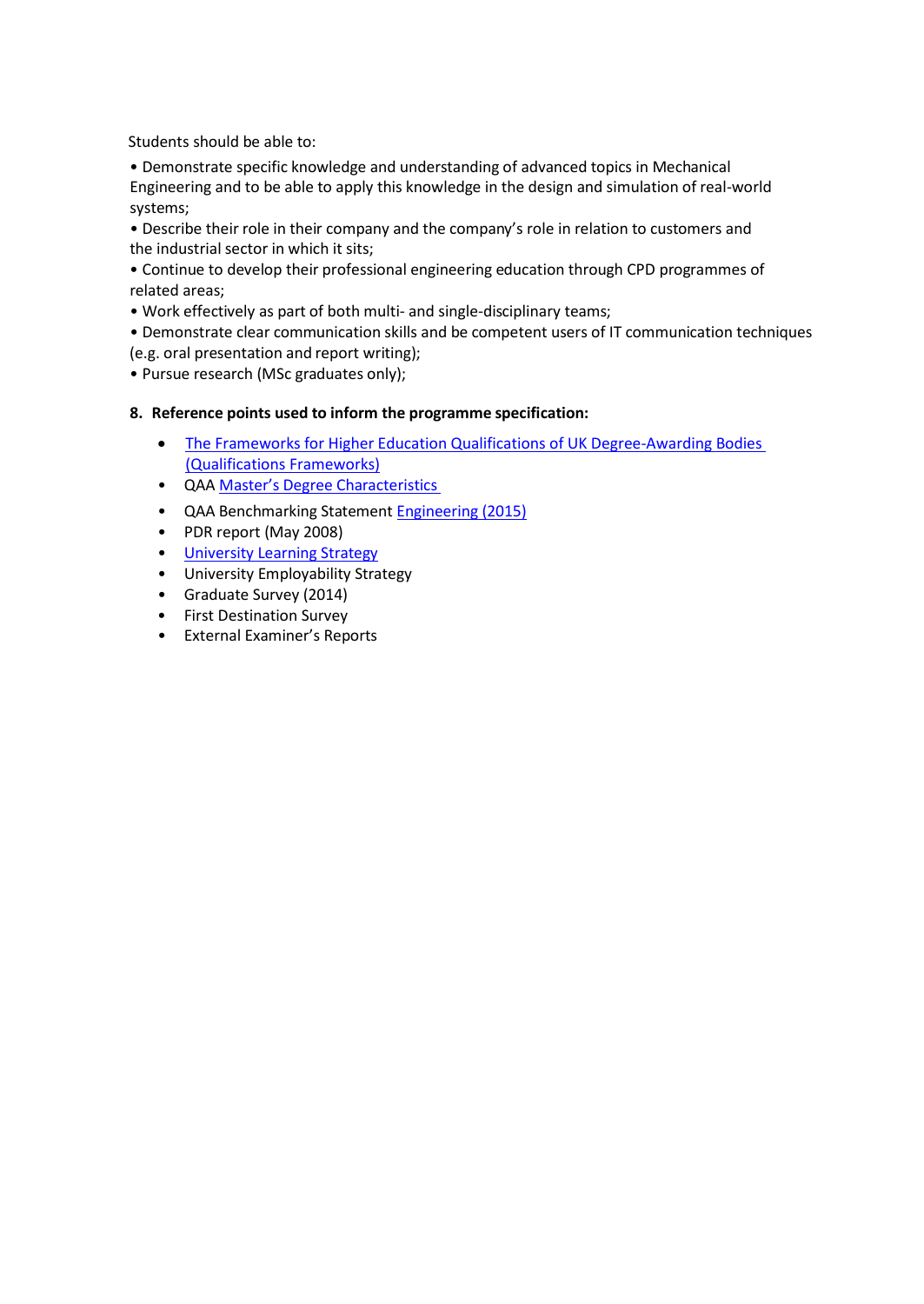# **9. Programme Outcomes:**

| <b>Intended Learning</b><br><b>Outcomes</b>              | <b>Teaching and Learning</b><br><b>Methods</b> | <b>How Demonstrated?</b>                                               |  |  |  |  |  |
|----------------------------------------------------------|------------------------------------------------|------------------------------------------------------------------------|--|--|--|--|--|
| (a) Subject and Professional skills                      |                                                |                                                                        |  |  |  |  |  |
|                                                          | <b>Knowledge</b>                               |                                                                        |  |  |  |  |  |
| Core knowledge of fluid                                  | Lectures, Specified reading,                   | Module examinations,<br>Laboratory, design exercise and                |  |  |  |  |  |
| dynamics, solid structures,<br>advanced and conventional | Laboratory classes, Design                     |                                                                        |  |  |  |  |  |
|                                                          | exercises, Tutorials                           | literature review reports, oral                                        |  |  |  |  |  |
| materials and of control                                 |                                                | presentations, tutorial                                                |  |  |  |  |  |
| systems.                                                 |                                                | performance                                                            |  |  |  |  |  |
| Practical experience of the                              |                                                | Industrial placement                                                   |  |  |  |  |  |
| application of Engineering                               |                                                |                                                                        |  |  |  |  |  |
| knowledge to real world                                  |                                                |                                                                        |  |  |  |  |  |
| scenarios, through the                                   |                                                |                                                                        |  |  |  |  |  |
| industrial placement.                                    |                                                |                                                                        |  |  |  |  |  |
|                                                          | <b>Concepts</b>                                |                                                                        |  |  |  |  |  |
| Design, selection and testing                            | Lectures, Practical classes,                   | Module examinations,                                                   |  |  |  |  |  |
| of materials, mechanisms in                              | <b>Tutorials</b>                               | Laboratory, design exercise and                                        |  |  |  |  |  |
| structures, design of flows,                             |                                                | literature review reports, oral                                        |  |  |  |  |  |
| robust control                                           | <b>Techniques</b>                              | presentations, tutorial                                                |  |  |  |  |  |
| Practical demonstration of                               | Laboratory classes, Individual                 | Laboratory and design exercise                                         |  |  |  |  |  |
| experimental methods for                                 | Project and module design                      | reports, module design exercise                                        |  |  |  |  |  |
| fluid dynamics and                                       | exercise supervision, Practical                | assessment, Individual Project                                         |  |  |  |  |  |
| structures. Competent use of                             | demonstrations, Lectures                       | progress and report, Module                                            |  |  |  |  |  |
| standard and specialized                                 |                                                | examinations                                                           |  |  |  |  |  |
| engineering design tools.                                |                                                |                                                                        |  |  |  |  |  |
| Model-based control                                      |                                                |                                                                        |  |  |  |  |  |
|                                                          |                                                |                                                                        |  |  |  |  |  |
| Practical experience of the                              |                                                | Industrial placement                                                   |  |  |  |  |  |
| application of Engineering                               |                                                |                                                                        |  |  |  |  |  |
| techniques to real world                                 |                                                |                                                                        |  |  |  |  |  |
| scenarios, through the                                   |                                                |                                                                        |  |  |  |  |  |
| <b>Intended Learning</b><br><b>Outcomes</b>              | <b>Teaching and Learning</b>                   | <b>How Demonstrated?</b>                                               |  |  |  |  |  |
|                                                          | <b>Methods</b><br><b>Critical analysis</b>     |                                                                        |  |  |  |  |  |
| Critical appraisal of results.                           | Laboratory, design exercise and                | Laboratory, module design                                              |  |  |  |  |  |
| Critical review of literature                            | project supervision                            | exercise and literature review                                         |  |  |  |  |  |
|                                                          |                                                | reports, Project progress and                                          |  |  |  |  |  |
|                                                          |                                                | report                                                                 |  |  |  |  |  |
|                                                          | Presentation                                   |                                                                        |  |  |  |  |  |
| Presentation of scientific                               | Tutorials, Module seminars,                    | Module presentations,                                                  |  |  |  |  |  |
| results, Participation in                                | Laboratory classes, module                     | Laboratory, module design<br>exercise and Individual project<br>report |  |  |  |  |  |
| scientific discussion                                    | design exercise supervision,                   |                                                                        |  |  |  |  |  |
|                                                          | Project supervision                            |                                                                        |  |  |  |  |  |
|                                                          | <b>Appraisal of evidence</b>                   |                                                                        |  |  |  |  |  |
| Experimental methods,                                    | Lectures, Laboratory classes,                  | Written examinations,                                                  |  |  |  |  |  |
| Project design                                           | Project supervision                            | laboratory and design exercise                                         |  |  |  |  |  |
|                                                          |                                                | reports, Project reports                                               |  |  |  |  |  |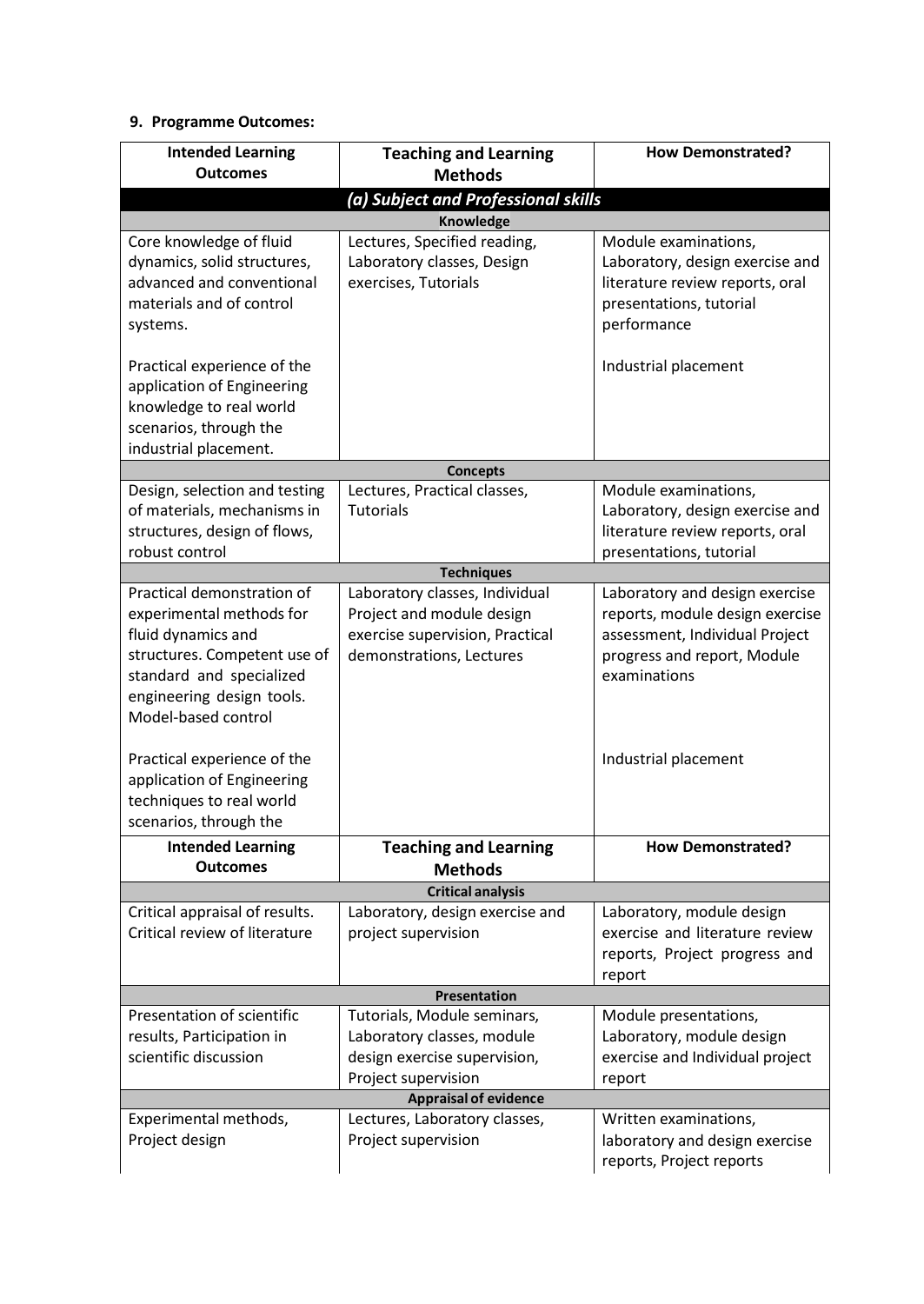| (b) Transferable skills                                      |                                 |                                 |  |  |  |  |  |
|--------------------------------------------------------------|---------------------------------|---------------------------------|--|--|--|--|--|
| <b>Research skills</b>                                       |                                 |                                 |  |  |  |  |  |
| Literature review,                                           | Tutorials, lectures, Laboratory | Module design exercise reports  |  |  |  |  |  |
| Experimental design,                                         | classes, module design exercise | and oral presentations, Course  |  |  |  |  |  |
| Laboratory skills, Data                                      | work, Project supervision       | work, Individual project report |  |  |  |  |  |
| analysis                                                     | meetings                        |                                 |  |  |  |  |  |
| <b>Communication skills</b>                                  |                                 |                                 |  |  |  |  |  |
| Report writing, Scientific                                   | Project supervision meetings,   | Laboratory, design exercise and |  |  |  |  |  |
| Communication                                                | laboratory and design exercise  | literature review reports,      |  |  |  |  |  |
|                                                              | classes, Tutorials              | Individual project report       |  |  |  |  |  |
| Learning how to work and                                     |                                 |                                 |  |  |  |  |  |
| communicate in a modern                                      |                                 | Industrial placement            |  |  |  |  |  |
| industrial environment                                       |                                 |                                 |  |  |  |  |  |
| Data presentation                                            |                                 |                                 |  |  |  |  |  |
| IT, Analytical and graphical                                 | Project supervision meetings,   | Seminars, Course work reports,  |  |  |  |  |  |
| methods, CAD drawings,                                       | course work (laboratories,      | Project reports, Module         |  |  |  |  |  |
| <b>Statistics</b>                                            | module design exercises)        | examinations                    |  |  |  |  |  |
|                                                              |                                 |                                 |  |  |  |  |  |
| Practical experience of the                                  |                                 | Industrial placement            |  |  |  |  |  |
| application of Engineering                                   |                                 |                                 |  |  |  |  |  |
| software within modern                                       |                                 |                                 |  |  |  |  |  |
| industry                                                     |                                 |                                 |  |  |  |  |  |
|                                                              | <b>Working relationships</b>    |                                 |  |  |  |  |  |
| Project management,                                          | Project supervision meetings,   | Module design exercise          |  |  |  |  |  |
| Organization skills, Time                                    | Group working in modules        | assessment, Seminar             |  |  |  |  |  |
| management, Working in                                       | (laboratories and design        | performance                     |  |  |  |  |  |
| groups                                                       | exercises)                      |                                 |  |  |  |  |  |
|                                                              | <b>Managing learning</b>        |                                 |  |  |  |  |  |
| Study skills, Information                                    | Tutorials and seminars, Library | Course work, module design      |  |  |  |  |  |
| management, Developing                                       | and IT skills sessions, project | exercise assessment, project    |  |  |  |  |  |
| specialization and interests,                                | supervision meetings            | assessment                      |  |  |  |  |  |
| Project management                                           |                                 |                                 |  |  |  |  |  |
| <b>Intended Learning</b>                                     | <b>Teaching and Learning</b>    | <b>How Demonstrated?</b>        |  |  |  |  |  |
| <b>Outcomes</b>                                              | <b>Methods</b>                  |                                 |  |  |  |  |  |
| <b>Career management</b>                                     |                                 |                                 |  |  |  |  |  |
| Knowledge of how their work                                  | Talk from Student Support in    | Industry report                 |  |  |  |  |  |
| fits into company and into                                   | induction, and reminder in      |                                 |  |  |  |  |  |
| industry sector, appreciation<br>of the knowledge and skills | tutorial, Industry-based        |                                 |  |  |  |  |  |
| required by an engineer in a                                 | experience, individual advice   |                                 |  |  |  |  |  |
| commercial industrial setting                                | from project supervisor         |                                 |  |  |  |  |  |
|                                                              |                                 |                                 |  |  |  |  |  |

## **10. Special features:**

i. After completing the eight taught modules and May/June exams in the first year of the course, students will carry out between 3 and 12 months of paid full- time work in an industrial placement. Students will be encouraged to undertake the maximum period of employment possible, to gain the full benefit of experience in industry. Students satisfying the normal PGT criteria for passing taught modules, will aim to start their placement between June and September of the first year and finish it by the end of the May/June exam period of the second year. Companies providing placement opportunities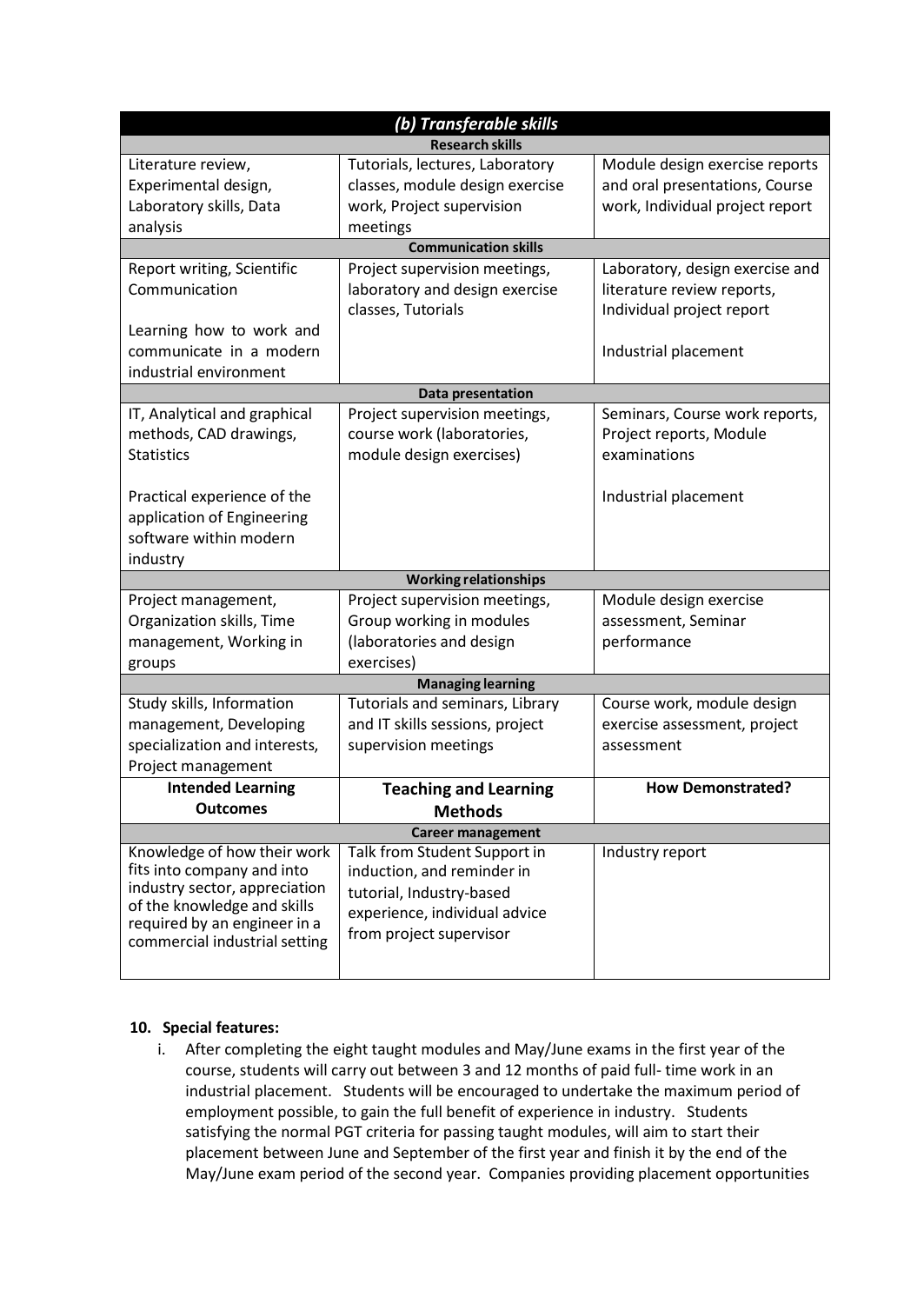will be made aware of the possible need for students to return to campus briefly in September of the first year for resit exams. On their return from placements, students will carry out an in-house project in the Department, as per the normal non-Industry MSc. The project will be supervised and assessed within the Department. The project title will be decided, in conjunction with the student, while she/he is on placement.

- ii. During the placement, appropriate support will be provided by the Department as laid out in the Code of Practice on Student Placements published by the Quality Office. An additional member of staff will be employed as an Industrial Placement Officer to arrange the placements and to contact the students each term, answer any concerns they may have and check that they are doing work appropriate for an MSc student and are receiving the necessary support and guidance. Each student will also be assigned to a named Mentor in the industrial placement.
- iii. During their placement students will undertake a programme of training and practical experience which will be agreed by the placement company and the University, and will be specific to the particular placement.
- iv. Students will be expected to keep a log-book recording their training and experience which is to be presented for approval to the sponsoring company and the University. After the placement, the student will present a report detailing their work, but also explaining how their skills fit into the team in which they worked, how this team serves the overall company, and how the company fits into the industrial sector. This report is the only assessment concerned with the industrial placement, and will be assessed on a pass/fail basis, and will have no credit weighting in the MSc.
- v. Students who do not satisfactorily complete their industrial placement will receive an ordinary MSc in the same subject area as the 'with Industry' MSc.
- vi. Any intellectual property generated during the placement will belong to the industrial partner.
- vii. The salary paid by the industrial partner to the student will be a matter to be agreed between these two parties, although the departmental representative will make a recommendation. However, students will not be allowed to take unpaid placements.
- viii. This course has been accredited by IET and IMechE for 5 years from the 2014 intake.

## **11. Indications of programme quality:**

The 'with Industry' MSc relies on the industrial partner to provide work suitable for an MSc student. Although it will be the job of the Industrial Placement Officer to help students find suitable placements, no student will be guaranteed a placement, and the overall responsibility for securing one remains with the student.

It is intended that the Industrial Placement Officer build a database of suitable industrial partners, making them aware of the Department's requirements and the skills offered by our students. The role will also include helping students to prepare a CV and apply for placements, with the support of the Careers Service. The Industrial Placement Officer will be a suitably qualified person with some knowledge of engineering in an industrial setting, and will not be an existing staff member in the Engineering Department. There will therefore be no further stretching of current resources beyond the increased enrolment numbers expected from this, more attractive course, and the increased duties pertaining to the new PGT regulations.

Before any placement is confirmed, the Industrial Placement Officer in the Department of Engineering will have ensured that it is of a suitable level and area of expertise. To assess this, the Industrial Placement Officer will ask the industrial partner to fill in a short questionnaire. The industrial partner will be asked to provide:

- An indication of the area of the company where the student will work.
- An indication of the area of expertise that the student should have or will gain.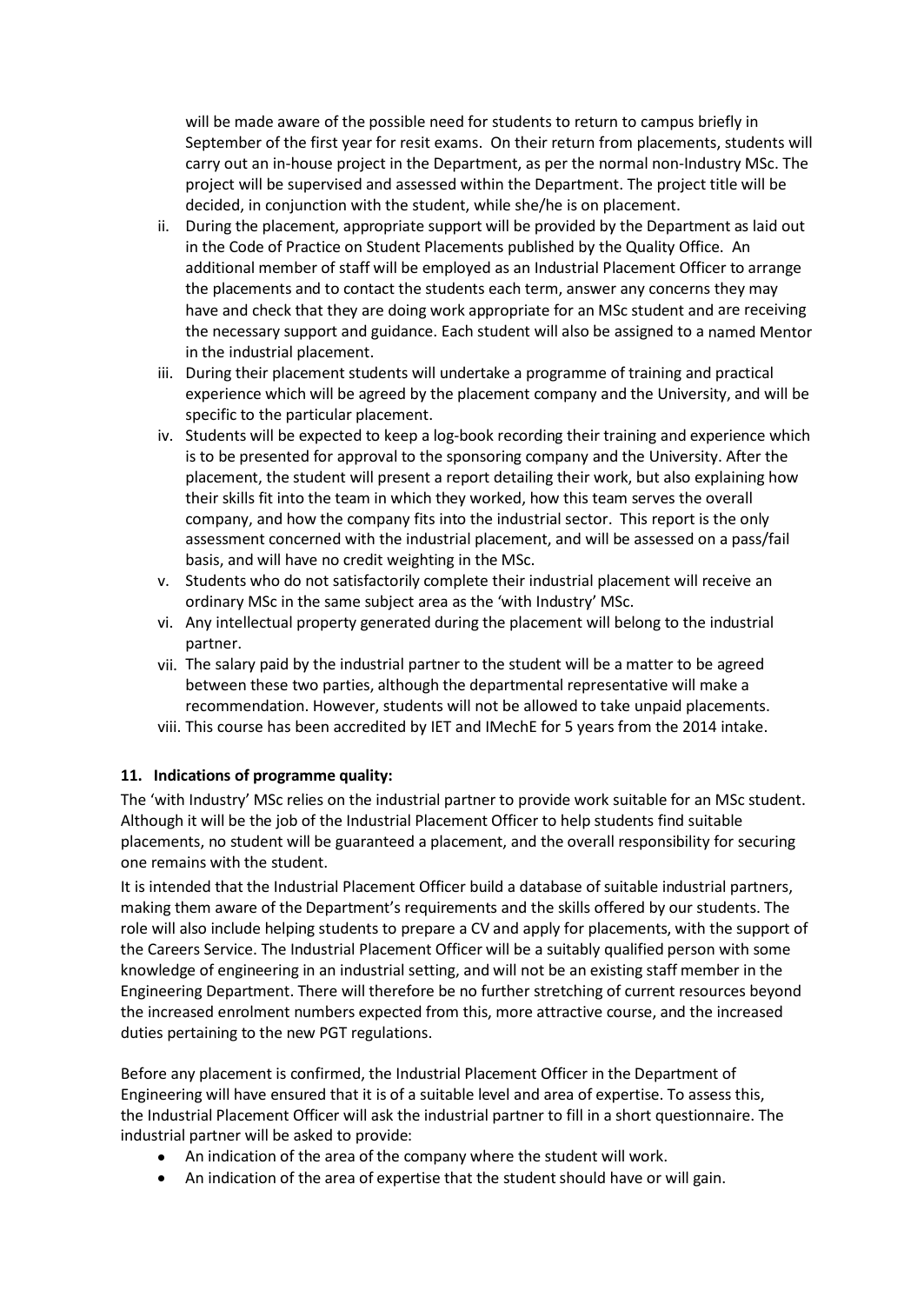- Whether the work is suitable only for a UK national, for and EU national or for an overseas student.
- The resources available to the student. For example, design software, textbooks, laboratory equipment, product specimens, access to company facilities.
- Identification of a suitable industrial mentor (i.e. a graduate with knowledge of the area and at least a couple of years of experience in the field).

This will be scrutinised by the Industrial Placement Officer to ensure that the level of work is suitable. In the unlikely case that an agreement on the placement cannot be reached between the industrial partner and Industrial Placement Officer, then the placement must be rejected by the latter.

During the second term, the placement tutor will list all available and suitable placements for each of the MSc disciplines and send the list to all students who are studying for an MSc with Industry in that discipline. The students will put themselves forward for as many placements on the list as they choose, providing contact details and a fixed-length (e.g. 200 word) summary of their skills/experience/career aims, which the placement tutor will send to the industrial partner, along with their first semester module marks. The industrial partner will then choose a placement student by whatever means they find appropriate. Rooms will be allocated within the University on a fixed date for the industrial partner to interview prospective students, but if the industrial partner instead chooses to conduct telephone interviews, interviews on their own premises, or simply choose from the students' written accounts of themselves, this will also be possible.

Industrial partners will then send the Industrial Placement Officer a ranked list of their choice of student. The placement tutor will e-mail offers to the students who have been placed first on each list. Some student will, no doubt, get several choices and some none at this stage. They shall have a fixed period (e.g. one or two days) to take up the offer, after which it will be withdrawn and sent to the next student on the list.

Apart from the allocation process described above, it will also be possible for students to apply independently to companies/sites which are not included in the database maintained by the Industrial Placement Officer. In this case, there will be no fixed procedure, such as the 200-word summary. However, any placement obtained independently by a student will still be subject to scrutiny by the Industrial Placement Officer, as described above. If a student ends up with no offers of employment at the end of this process, then they will be

transferred on to the analogous 'without Industry' MSc. This will be made clear at the start of the MSc.

If a student ends up with no offers of employment at the end of this process, then they will be transferred on to the analogous 'without Industry' MSc. This will be made clear at the start of the MSc.

Once a student has accepted a placement offer, the industrial partner and student will be put in contact, and will arrange a start date and other details between themselves, but the placement tutor will be available to give advice. The student will be issued with a placement handbook to guide them. This will be adapted from the handbook currently given to undergraduate placement students and is to make them aware of the University's Code of Practice on Student Placements, concerning their responsibilities and those of the University and company.

Any student failing to secure a placement by these means by a fixed date (e.g. the end of the second semester) will be transferred to the analogous 'without industry' MSc. This will be made clear to all students before they take up their MSc and also written in the MSc guide.

Contact will be made with the student by the Industrial Placement Officer at least twice in the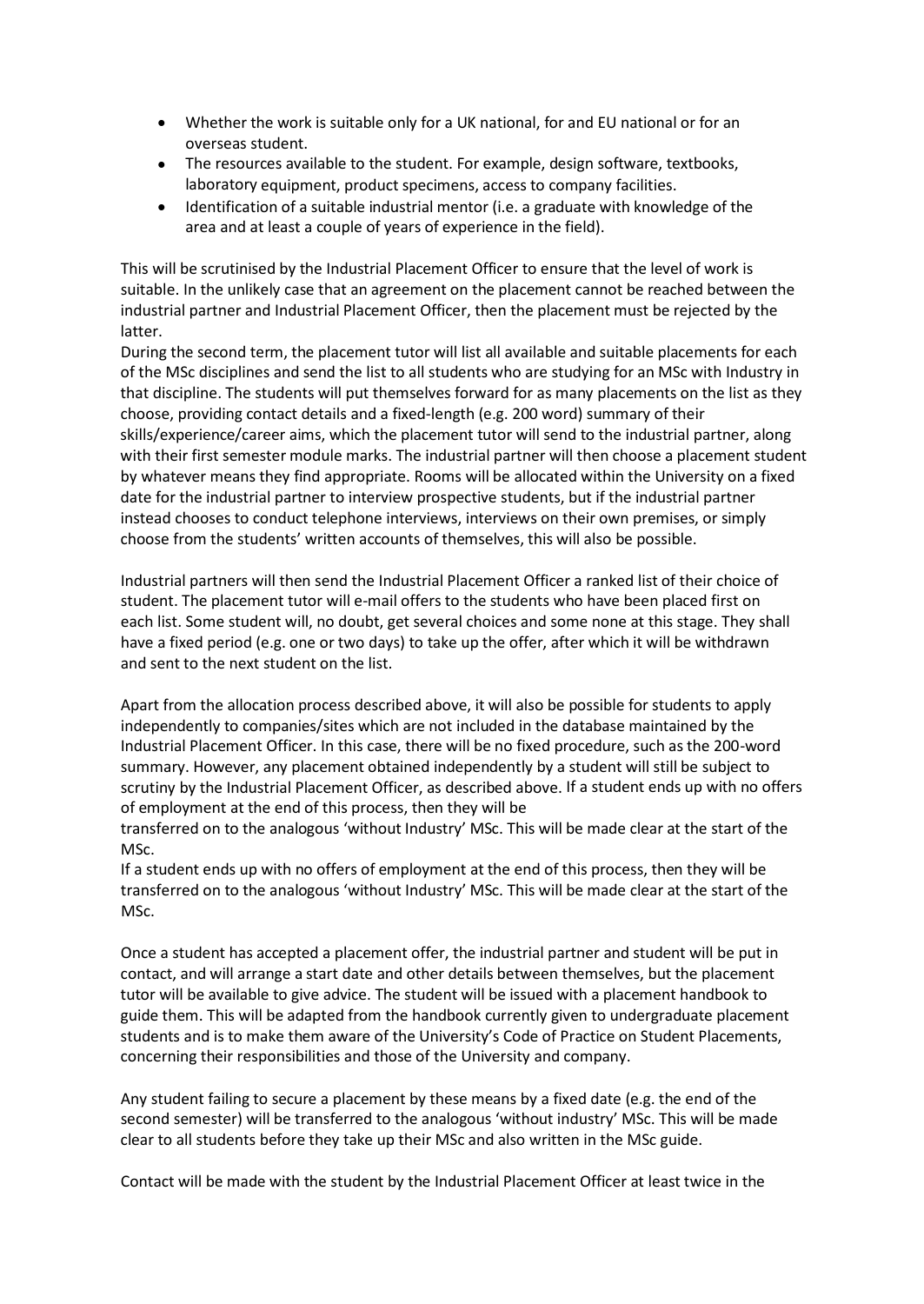duration of the placement. Preferably one of these events will take the form of a visit to the company. However, if this is not possible, then the student could meet the placement tutor in the department or they could talk on the telephone.

If the placement is terminated before the agreed time, then the placement tutor will endeavour to discover the events that caused the termination and report to the MSc exam board. If the termination is due to the student's behaviour or negligence, then the Department reserves the right to withdraw the MSc with Industry, and award the student the analogous ordinary MSc. If the

circumstances are outside the student's control, then the Industrial Placement Officer will endeavour

to find an alternative placement. In this case, whether an alternative placement can be found or not, the student will be awarded an MSc with Industry.

The University's Code of Practice on Student Placements shall be adhered to.

## **12. Scheme of Assessment**

This programme follows the same scheme as the non-industry-based MSc, namely the Senate Regulation 6 for Taught Postgraduate Programmes. See [http://www2.le.ac.uk/offices/sas2/regulations/general-regulations-for-taught-](http://www2.le.ac.uk/offices/sas2/regulations/general-regulations-for-taught-programmes)

#### [programmes.](http://www2.le.ac.uk/offices/sas2/regulations/general-regulations-for-taught-programmes)

120 credits are allocated to the taught modules, 60 to the project and none to the industrial placement.

## **13. Progression points**

See: Senate Regulation 6 governing taught postgraduate programmes [http://www2.le.ac.uk/offices/sas2/regulations/general-regulations-for-taught](http://www2.le.ac.uk/offices/sas2/regulations/general-regulations-for-taught-programmes)[programmes](http://www2.le.ac.uk/offices/sas2/regulations/general-regulations-for-taught-programmes)

In order to progress onto the industrial placement students must: 1) have passed **at least one module at Merit level** and have **failed maximum one module** at the end of **Semester 1**; any student failing to satisfy this requirement at the end of Semester 1 will be removed from the MSc with Industry programme, and revert back to the standard campus-based MSc; 2) have passed **at least two modules at Merit level** and have **failed maximum two modules** at the end of **Semester 2**; any student failing to satisfy this requirement at the end of Semester 2 will be removed from the MSc with Industry programme, and revert back to the standard campus-based MSc. In the event that the student is moved to the standard campus-based MSc, the company where the placement was to be held will be notified immediately. For overseas students, the UKBA will also be informed immediately. This may happen in June of the first year. Companies offering placements will be warned of this eventuality at the outset, and any contract of employment shall be made subject to satisfactory completion of the taught part of the MSc.

# **14. Rules relating to re-sits or re-submissions:**

Re-assessment rules for taught postgraduate programmes apply. See: Senate Regulation 6 governing taught postgraduate programmes [http://www2.le.ac.uk/offices/sas2/regulations/general-regulations-for-taught](http://www2.le.ac.uk/offices/sas2/regulations/general-regulations-for-taught-programmes)[programmes](http://www2.le.ac.uk/offices/sas2/regulations/general-regulations-for-taught-programmes)

The written examinations in the taught elements of the programme can be resat. Generally, coursework cannot be resat. In practice all but the weakest students failing a module will be able to pass it by resitting the examination. In the case that a module has no components that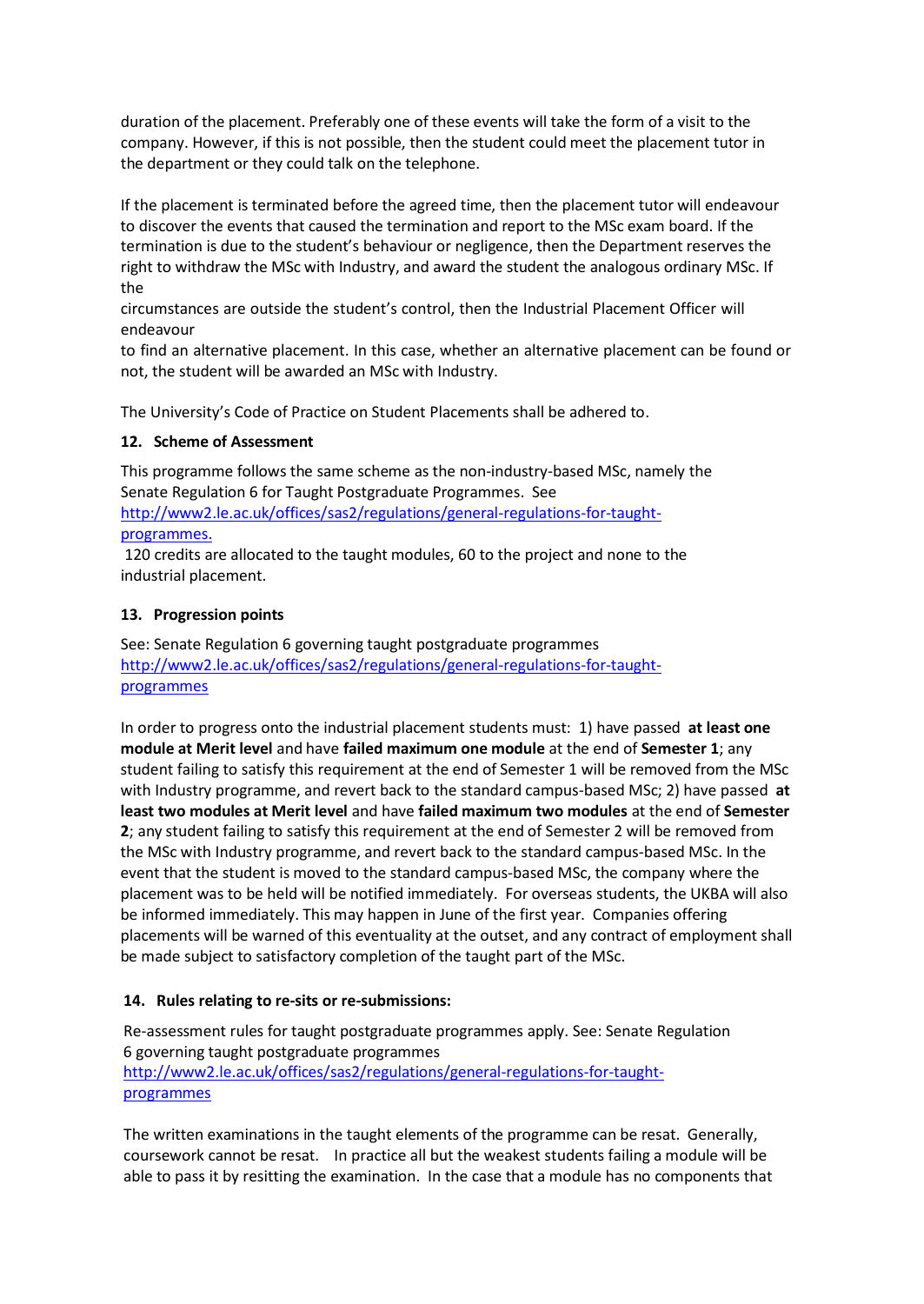can be resat, this must be stated explicitly in the module description given in the MSc handbook. The project would not be able to be resat. Before failing the project, the student would undergo a viva, in which the original mark given to the project could be raised to no more than the pass mark (50%). Any student failing the project would not receive an MSc, but may be considered for a Postgraduate Diploma or Postgraduate Certificate.

## **15. Additional information** [e.g. timetable for admissions] Admissions will only take place in

October each year.

#### **16. External Examiner**

The details of the External Examiner(s) for this programme and the most recent External Examiners' reports can be found [here.](https://exampapers.le.ac.uk/xmlui/handle/123456789/214)